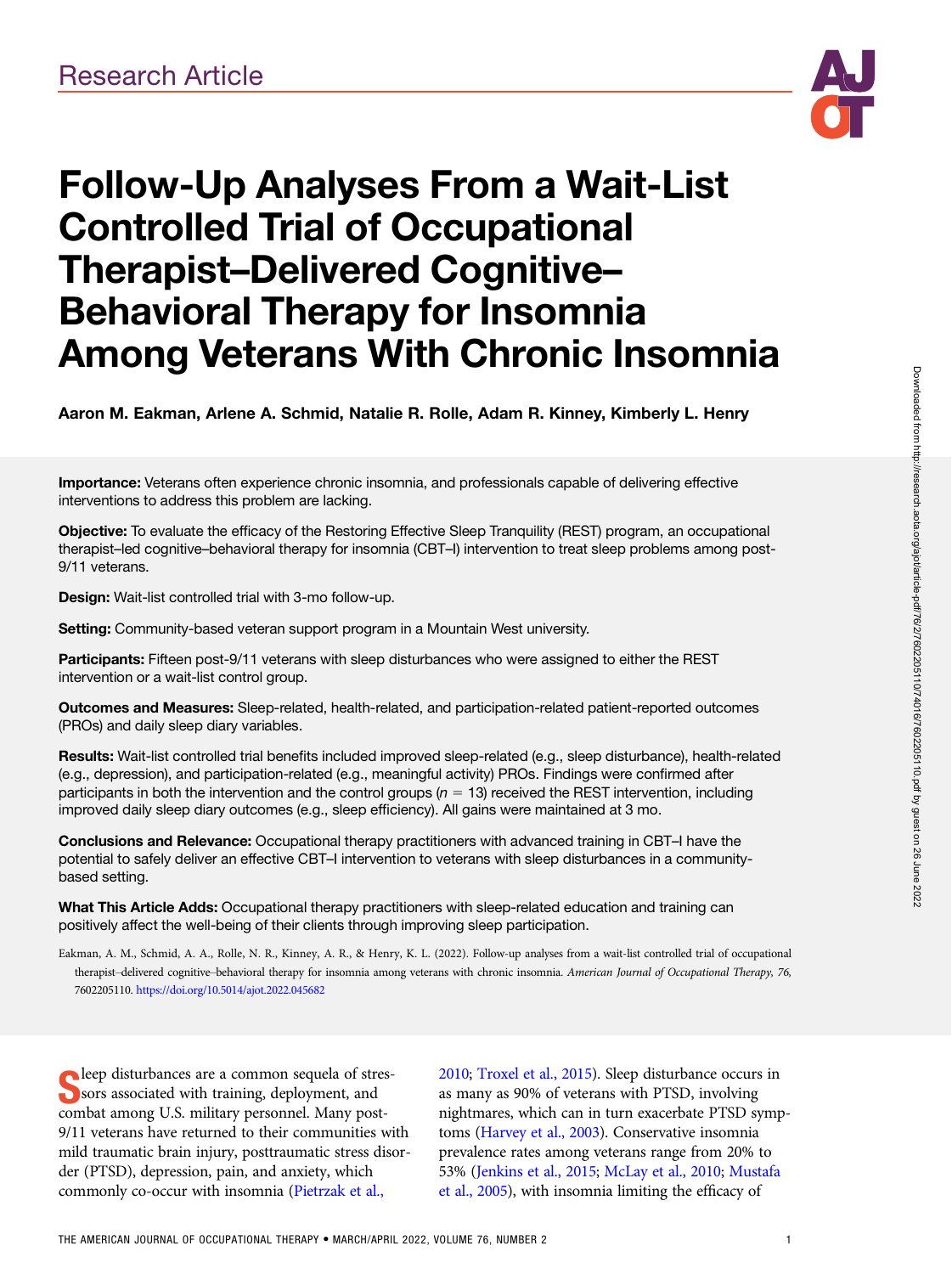mental health treatments and contributing to poor daytime functioning [\(Manber & Carney, 2015\)](#page-8-0).

Multicomponent cognitive–behavioral therapy for insomnia (CBT–I) is indicated for the treatment of chronic insomnia and refers to a combination of strategies including sleep restriction therapy, stimulus control therapy, cognitive therapy, psychoeducation, and sleep hygiene ([Bootzin & Manber, 2013](#page-7-0)). Sleep restriction therapy, for example, involves reducing time in bed to the time a person can sleep until sleep efficiency improves. Next, time in bed is gradually increased week by week until the client can fill their desired time in bed with consolidated sleep. The intent of stimulus control therapy is to reassociate the bed and bedtime with sleep. This goal is accomplished by the occupational therapy practitioner requesting, for example, that the client only go to bed when sleepy, engage only in sleep or sex when in bed, and leave the bedroom when they cannot sleep ([Manber & Carney,](#page-8-0) [2015](#page-8-0)).

Empirical support for multicomponent CBT–I is well established, indicating its effectiveness as a treatment for chronic insomnia [\(Geiger-Brown et al., 2015](#page-7-0); [Trockel et al., 2014\)](#page-8-0). CBT–I is strongly recommended as the first-line treatment for insomnia disorder among adults by the American College of Physicians [\(Qaseem et al., 2016](#page-8-0)) and the American Academy of Sleep Medicine ([Edinger et al., 2021](#page-7-0)). Treatment effects from CBT–I, such as reduced insomnia symptom severity and improved sleep quality, persist for 3 mo, if not up to 1 yr, after the end of treatment [\(van](#page-8-0) [der Zweerde et al., 2019\)](#page-8-0). CBT–I is also effective in reducing insomnia in the presence of comorbid conditions such as PTSD, depression, pain, and anxiety [\(Manber & Carney, 2015](#page-8-0); [Manber et al., 2008](#page-8-0)).

Yet, there exists a shortage of professionals capable of delivering CBT–I, which limits veterans' access to this effective treatment for insomnia [\(Manber et al.,](#page-8-0) [2012](#page-8-0); [Troxel et al., 2015\)](#page-8-0). Occupational therapy practitioners have identified sleep as a cornerstone of health and well-being, and CBT–I is within the profession's scope of practice given the nonpharmacological and behavioral nature of this approach for treating chronic insomnia [\(American Occupational Therapy Associa](#page-7-0)[tion, 2020](#page-7-0); [Leland et al., 2014](#page-8-0)). Thus, the aim of this study was to test the efficacy of Restoring Effective Sleep Tranquility (REST), an occupational therapist– led CBT–I intervention for veterans in college with service-connected injuries who experience chronic insomnia [\(Eakman, Schmid, et al., 2017](#page-7-0)). We hypothesized that REST delivered to veterans with sleep disturbances would result in improved sleep-, health-, and participation-related outcomes compared with veterans with sleep disturbances who did not receive the REST intervention. We further hypothesized that improved sleep-, health-, and participation-related outcomes after completion of the REST intervention would persist for up to 3 mo.

## Method

In this study, we used a wait-list controlled trial with 3 mo follow-up of the REST intervention, an occupational therapist–delivered multicomponent CBT–I program initially reported by [Eakman, Schmid, et al. \(2017\).](#page-7-0)

#### Participants and Procedures

Inclusion criteria were as follows: post-9/11 U.S. veteran attending college; service-connected injury; selfreported difficulties with sleep quality (i.e., Insomnia Severity Index score  $\geq 10$ ); and commitment to completion of daily sleep diaries and group and 1:1 sessions. Exclusion criteria were epilepsy or bipolar disorder (I or II). Participants were recruited via the ongoing veteran research programs and services on the Colorado State University campus. Human subjects approval was granted by the university (15- 5974H in 2015), and the study was registered with ClinicalTrials.gov (NCT02871414). All participants provided written informed consent. Data were collected between January 2016 and September 2016.

#### Restoring Effective Sleep Tranquility Intervention

REST [\(Eakman, Schmid, et al., 2017\)](#page-7-0) is a 7-wk multicomponent CBT–I intervention that uses concurrent weekly 1:1 and group formats with an emphasis on sleep restriction, stimulus control, and sleep hygiene treatments on the basis of best practice in CBT–I ([Car](#page-7-0)[ney & Manber, 2009;](#page-7-0) [Manber & Carney, 2015;](#page-8-0) [Perlis](#page-8-0) [et al., 2008\)](#page-8-0). In weekly 1:1 sessions, an occupational therapist (Natalie R. Rolle) monitored sleep diary data, set sleep-related goals, and supported adherence to sleep prescriptions (e.g., prescribed time to bed, prescribed time out of bed). In weekly group sessions, an occupational therapist (Aaron M. Eakman) led discussions on REST treatment approaches and chronic insomnia (e.g., circadian rhythm and homeostatic sleep-driver systems); a brief mindfulness practice occurred in each group session. Daily activity routines in support of adherence to sleep prescriptions were addressed in 1:1 and group sessions.

The occupational therapists completed advanced training in CBT–I before treatment, met weekly to discuss participants, and obtained consultation from a psychologist with expertise in CBT–I. Weekly occupational therapist discussions included a review of each case, including likely biological, psychological, and social–environmental factors precipitating and perpetuating insomnia as recommended by [Manber and Carney](#page-8-0) [\(2015\)](#page-8-0). Weekly meetings were also used to ensure treatment fidelity in CBT–I delivery by reviewing participants' sleep diary data and achieving therapist consensus on modifications to sleep prescriptions.

#### Sleep Diary Outcomes

Participants recorded their sleep on a daily basis in line with best practice for CBT–I [\(Edinger et al., 2001;](#page-7-0)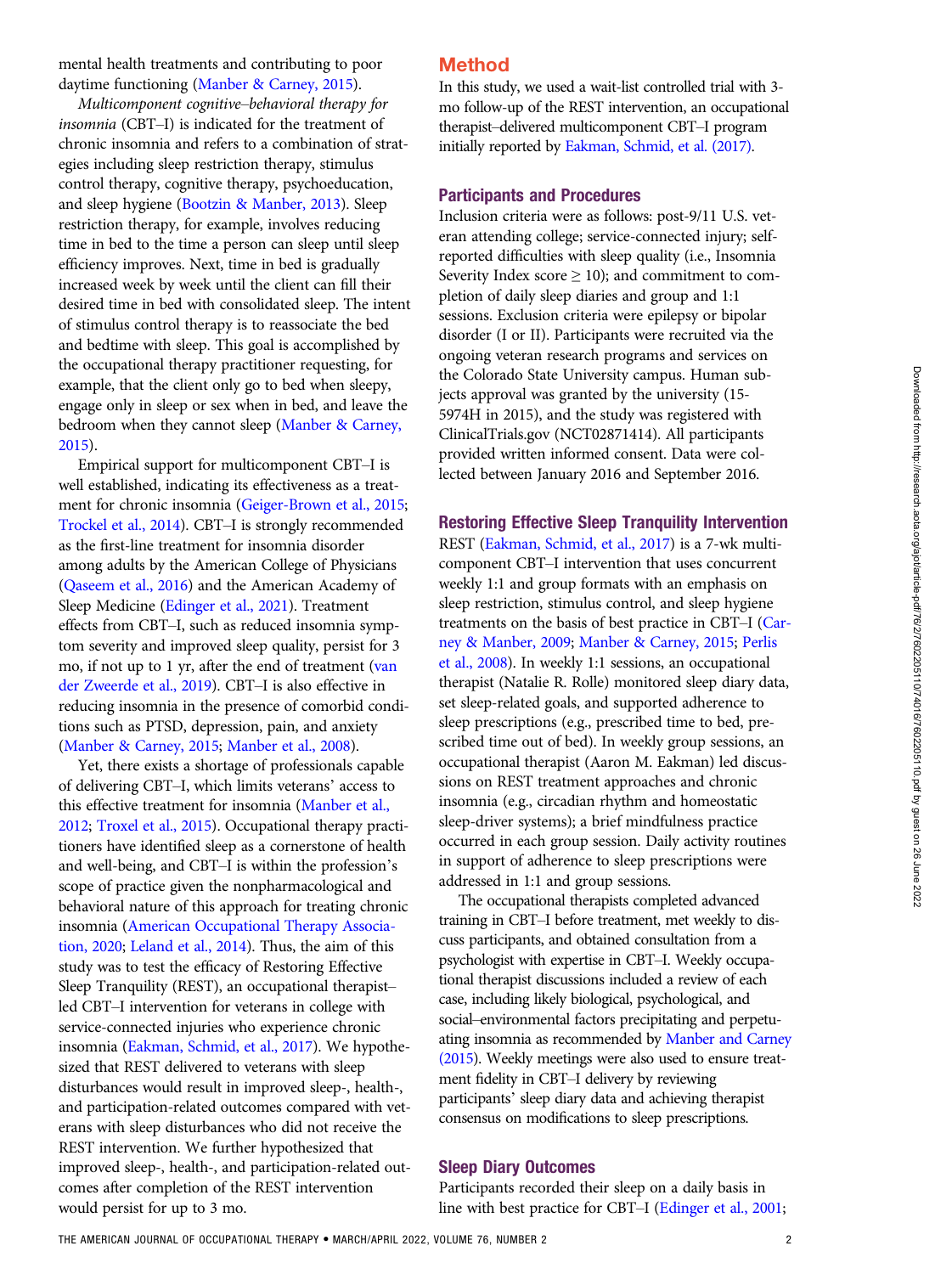[Perlis et al., 2008](#page-8-0)). We collected daily sleep diary data using a web-based format, and these data were used to determine sleep onset latency, nighttime awakenings, wake after sleep onset, total time in bed, total sleep time, and sleep efficiency, which the occupational therapist (Rolle) used to adjust sleep prescriptions.

#### Patient-Reported Outcomes

We assessed patient-reported outcomes (PROs) at baseline, posttreatment, and 3 mo after completion of REST using a web-based format. All PROs were wellvalidated indicators of their respective constructs and were presented in random order during each assessment period. Sleep-related outcomes included the Patient-Reported Outcomes Measurement Information System (PROMIS)–Sleep Disturbance scale ([Yu et al.,](#page-8-0) [2011](#page-8-0)), which assessed sleep disturbances; the Dysfunctional Beliefs About Sleep–10 scale [\(Espie et al., 2000\)](#page-7-0), which assessed inaccurate beliefs regarding sleep that may contribute to cognitive arousal and perpetuation of maladaptive sleep behaviors; and the Pittsburgh Sleep Quality Index Addendum for PTSD [\(Germain](#page-7-0) [et al., 2005](#page-7-0)), which assessed sleep-disturbing factors such as nightmares and sleep-related anxiety.

Health-related outcomes included levels of stress, depression, and anxiety, which were assessed with the Perceived Stress Scale ([Cohen et al., 1983\)](#page-7-0), Patient Health Questionnaire–Depression scale [\(Kroenke](#page-8-0) [et al., 2001](#page-8-0)), and the Generalized Anxiety Disorder Screener (Löwe et al., 2008). We assessed symptoms of posttraumatic stress using the six-item PTSD Checklist [\(Lang & Stein, 2005](#page-8-0)). In addition, we assessed participants' perception of how pain interfered with daily life using the PROMIS–Pain Interference scale ([Cella](#page-7-0) [et al., 2010](#page-7-0)).

Participation-related outcomes were included to determine whether improved sleep was associated with a broad range of participation factors. The Engagement in Meaningful Activities Survey [\(Eakman, 2012\)](#page-7-0) was used to assess perceptions of positive meanings associated with engagement in activities as part of dayto-day life ([Goldberg et al., 2002](#page-7-0)). The Mindfulness Attention Awareness Scale [\(Brown & Ryan, 2003\)](#page-7-0) was used to assess mindfulness; in addition, social role satisfaction and perceived ability to participation in social roles were assessed, respectively, with the PROMIS– Satisfaction with Social Roles scale [\(Hahn et al., 2010](#page-7-0)) and the PROMIS–Ability to Participate in Social Roles scale [\(Hahn et al., 2010\)](#page-7-0).

#### Study Design

We used a wait-list controlled trial with a 3-mo follow-up. Our study design is presented in [Figure 1](#page-3-0) and represents eligibility determination, testing of the REST intervention via wait-list controlled trial, and subsequent 3-mo follow-up within-person assessments for both conditions after completion of the intervention. Participants were assigned to condition by

convenience to accommodate participants' busy class schedules and to ensure an even number of group participants during the delivery of the REST intervention. Baseline PROs were completed during Week 1, and participants assigned to the intervention group immediately received the REST intervention, whereas waitlist control participants did not receive the intervention. After completion of the REST intervention in Week 8, the intervention group and wait-list control group completed posttest PROs. We refer to Week 1 through Week 8 as the primary phase of the study.

The wait-list control participants then received the REST intervention beginning Week 9 and completed posttest PROs immediately after completion of the intervention during Week 16. The intervention group again completed PROs at 3-mo follow-up during Week 20 of the study, whereas the wait-list control group completed their 3-mo follow-up PROs during Week 28.

#### Data Analyses

Data analysis unfolded in two stages. First, we compared the intervention group with the wait-list control group at baseline and immediately after treatment using data from the primary phase of the study (Week 1–Week 8; see [Figure 1\)](#page-3-0). All PROs were assessed. We conducted  $2 \times 2$  (Condition  $\times$  Time) repeated-measures analyses of variance (ANOVAs) to compare the treated and wait-list control groups with respect to change in PROs ( $n = 14$ ). Sleep diary data were available only for the treated group and were not part of these analyses. Second, we evaluated pre- to posttest changes in sleep-, health-, and participationrelated outcomes as well as sleep diary outcomes using data from the intervention phase for both the treated group (Weeks 1–8) and wait-list control group (Weeks 9–16), given that each group had then completed the REST intervention ( $n = 13$ ). We used dependent t tests to assess whether significant change occurred between the pre- and postintervention assessment and whether significant change occurred between the postintervention assessment and 3-mo follow-up assessment ( $n = 12$ ).

## **Results**

All aspects of the group and 1:1 sessions were delivered as planned (for more details regarding the REST intervention, see [Eakman, Schmid, et al., 2017\)](#page-7-0). Two participants did not complete REST because of personal issues; no adverse events occurred. Participants who completed REST ( $n = 13$ ) attended on average 6.3 of the seven group sessions and 6.9 of the seven 1:1 sessions. Participants were on average age 29.5 yr; 2 were women, 8 were not married, all were undergraduate students, the majority were White ( $n = 9$ ) and Army veterans ( $n = 7$ ), 12 reported having a disability rating with the Veterans Health Administration, and only 3 reported prior insomnia treatment.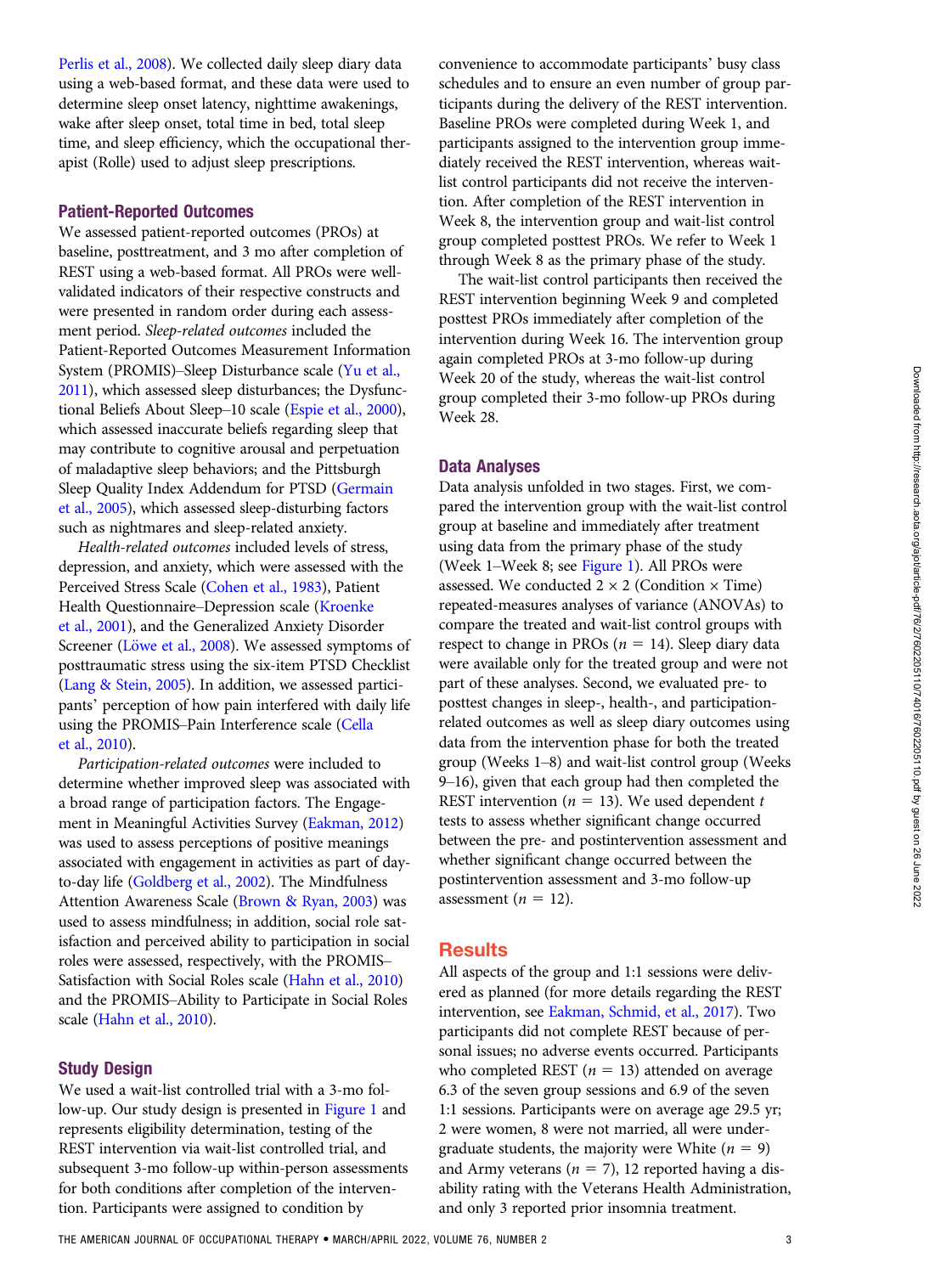<span id="page-3-0"></span>

Analyses of data from the primary phase of the study, which compared the treatment group with the wait-list control group during Weeks 1 through 8, indicated significant beneficial treatment effects for all PROs. Sleep-related treatment effects included a large decrease in sleep disturbances (partial  $\eta^2 = .59$ ,  $p =$ .002) and a very large decrease in dysfunctional sleep beliefs (partial  $\eta^2 = .78$ ,  $p < .001$ ), whereas nightmarerelated symptoms displayed a moderate decline (partial  $\eta^2 = .30, p = .054$ ). Moderate health-related treatment effects were found for reduced stress (partial  $\eta^2 = .35$ ,  $p = .033$ ), depression (partial  $\eta^2 = .34$ ,  $p = .036$ ), and anxiety (partial  $\eta^2 = .41$ ,  $p = .019$ ). Participationrelated treatment effects were observed only for meaningful activity (partial  $\eta^2 = .35$ ,  $p = .032$ ; [Table 1](#page-4-0).

When comparing within-person change in sleep outcomes for all participants when they had completed the REST intervention, we found very large improvements in sleep efficiency ( $d = 1.33$ ,  $p \le 0.001$ ), although an average loss of about 15 min in total sleep time was found ( $d = 0.67$ ,  $p \leq .05$ ). All other sleep diary variables improved, including very large reductions in sleep onset latency ( $d = 1.67$ ,  $p \le 0.001$ ) and nighttime awakenings ( $d = 1.29$ ,  $p \le 0.001$ ), whereas wake after sleep onset demonstrated a modest improvement ( $d = 0.67$ ,  $p \leq .05$ ; [Table 2](#page-4-1). Large to very large improvements were found in each sleeprelated PRO, including sleep disturbance ( $d = 1.39$ ,  $p \leq .001$ ), dysfunctional sleep beliefs ( $d = 2.37$ ,  $p \leq$ .001), and nightmares ( $d = 0.92$ ,  $p \le 0.01$ ). Stress

 $(d = 0.96, p \le 0.01)$ , depression  $(d = 0.83, p \le 0.05)$ , and anxiety ( $d = 1.00$ ,  $p \leq .01$ ) symptoms lessened. In terms of participation-related PROs, meaningful activity (*d* = 0.77, *p*  $\le$  .05) and mindfulness (*d* = 0.64, *p*  $\le$ .05) demonstrated moderate improvements. Lastly, all PRO gains were maintained at 3-mo follow-up [\(Table 3](#page-5-0)).

## **Discussion**

The REST intervention was safely delivered in a community-based setting, and it was beneficial for post-9/11 veterans in college with sleep disturbances. Group-based sessions offered education regarding the mechanisms of the human sleep–wake cycle, such as the circadian system and the homeostatic sleep-driver system, which, when in synchrony, promote sleep quality and regularity [\(Harvey & Buysse, 2018\)](#page-7-0). Building participant knowledge about how "sleep works" was essential to the REST intervention. This education contributed to participants' understanding of, and likely their adherence to, sleep restriction and stimulus control goals needed to develop sleep-promoting routines in day-to-day activities (e.g., stay awake until your prescribed time to bed, leave the bed and bedroom when you have difficulty sleeping, get up at the same time every day; [Maurer et al., 2018](#page-8-0)).

Sleep restriction and stimulus control goals were prescribed during 1:1 sessions with the occupational therapist and reinforced as part of weekly group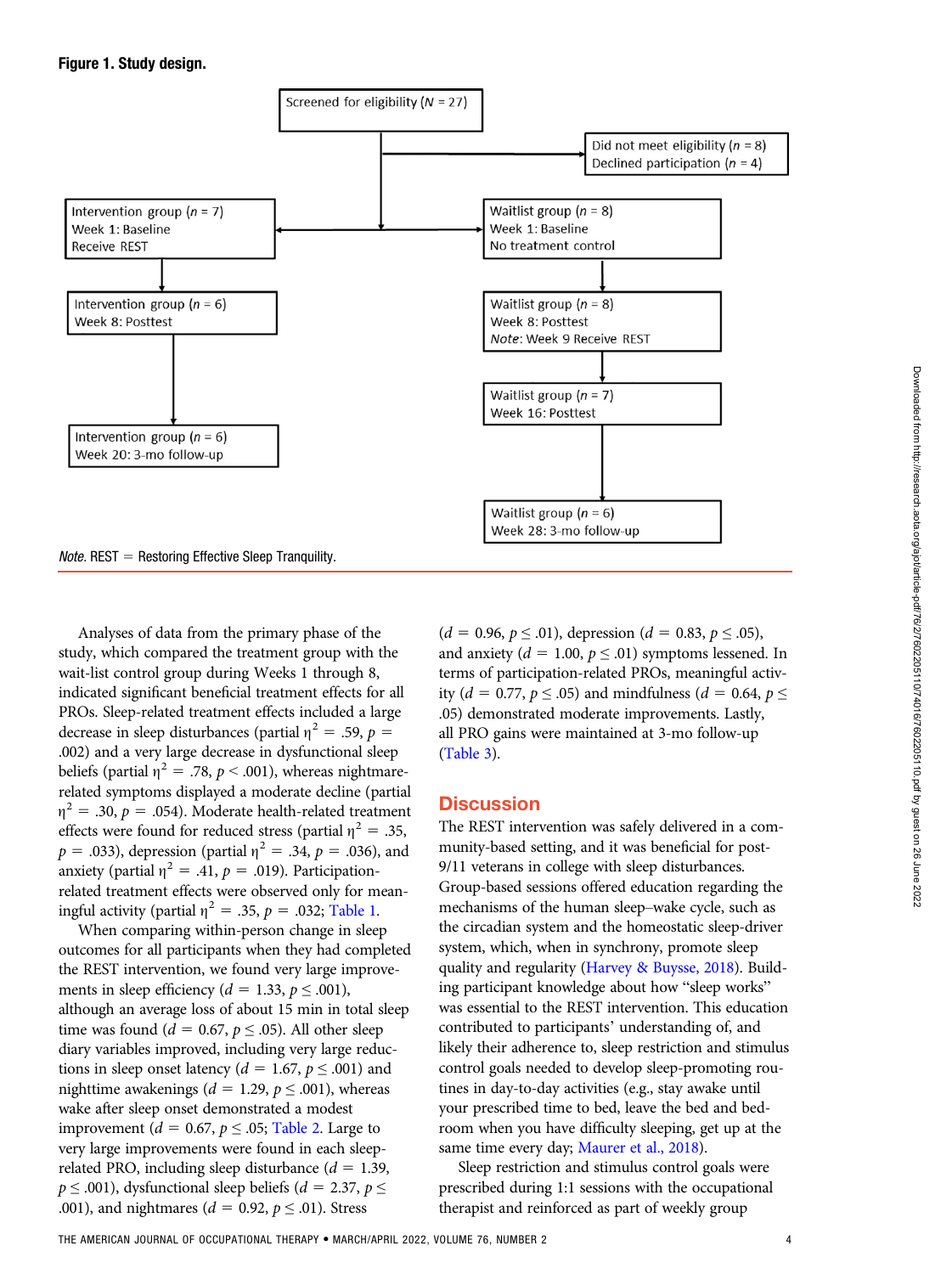<span id="page-4-0"></span>

|  | Table 1. Results of Repeated-Measures ANOVA Comparing Treatment and Control Groups |  |  |  |
|--|------------------------------------------------------------------------------------|--|--|--|
|--|------------------------------------------------------------------------------------|--|--|--|

|                                |                 |                           | M(SD)           |                             |          |        |                                |
|--------------------------------|-----------------|---------------------------|-----------------|-----------------------------|----------|--------|--------------------------------|
|                                |                 | Control Group ( $n = 7$ ) |                 | Treatment Group ( $n = 6$ ) |          |        | <b>Repeated-Measures ANOVA</b> |
| <b>Variable</b>                | <b>Baseline</b> | <b>Posttest</b>           | <b>Baseline</b> | <b>Posttest</b>             | F(1, 11) | p      | Partial $\eta^2$               |
| Sleep-related outcomes         |                 |                           |                 |                             |          |        |                                |
| Sleep disturbances             | 59.47 (4.54)    | 60.44 (4.58)              | 61.33 (6.31)    | 46.67 (7.76)                | 15.70    | .002   | .59                            |
| Dysfunctional sleep beliefs    | 4.41(0.78)      | 4.24(0.46)                | 4.82(1.01)      | 2.03(0.83)                  | 38.11    | < .001 | .78                            |
| Nightmares                     | 7.71(5.35)      | 8.86(4.67)                | 4.33(4.55)      | 2.67(3.08)                  | 4.66     | .054   | .30                            |
| <b>Health conditions</b>       |                 |                           |                 |                             |          |        |                                |
| <b>Stress</b>                  | 19.29 (4.03)    | 19.00 (5.23)              | 16.83 (5.04)    | 10.17(6.24)                 | 5.91     | .033   | .35                            |
| Depression                     | 10.00(5.03)     | 11.57(6.55)               | 8.17(6.18)      | 4.33 (3.98)                 | 5.69     | .036   | .34                            |
| Anxiety                        | 8.71(7.27)      | 9.14(5.64)                | 8.00(4.47)      | 3.50(3.15)                  | 7.63     | .019   | .41                            |
| <b>PTSD</b>                    | 18.00 (6.83)    | 18.29 (6.55)              | 14.83 (6.91)    | 13.00(6.51)                 | 1.69     | .220   | .13                            |
| Pain                           | 57.30 (7.55)    | 58.04 (5.81)              | 52.72 (6.22)    | 49.38 (6.70)                | 1.00     | .340   | .08                            |
| Participation-related outcomes |                 |                           |                 |                             |          |        |                                |
| Meaningful activity            | 31.29 (3.64)    | 28.86 (4.06)              | 28.50 (6.53)    | 33.33 (6.98)                | 6.00     | .032   | .35                            |
| Satisfaction                   | 48.39 (5.16)    | 42.01 (9.52)              | 46.83 (4.00)    | 50.00 (4.78)                | 3.24     | .099   | .23                            |
| Performance                    | 45.50 (7.48)    | 46.67 (7.33)              | 46.48 (3.31)    | 51.42 (6.77)                | 1.09     | .319   | .09                            |
| <b>Mindfulness</b>             | 3.79(0.76)      | 3.71(0.86)                | 3.92(0.71)      | 4.41(0.84)                  | 1.29     | .280   | .11                            |

*Note.* ANOVA  $=$  analysis of variance; PTSD  $=$  posttraumatic stress disorder.

sessions. Group sessions also provided education on behavioral (e.g., napping) and cognitive (e.g., worry and rumination) factors that can perpetuate chronic insomnia. We believe that the group sessions, in which participants could share experiences in a safe environment and develop a sense of camaraderie, combined with 1:1 treatment sessions, contributed to low program attrition (just 13%); this result is excellent compared with other studies of veterans that had double the attrition rate ([Dopke et al., 2004;](#page-7-0) [Trockel et al.,](#page-8-0) [2014](#page-8-0)).

REST outcome indicators were not only compelling when comparing the intervention group with the control group in the primary phase of the study but also when assessing within-person change when treatment was received. For the primary phase of the study, we found robust and large treatment effects for the sleeprelated PROs, indicating that REST reduced sleep disturbances, dysfunctional sleep beliefs, and nightmares. These findings are consistent with a growing evidence base highlighting the effectiveness and relative safety of multicomponent CBT–I for the treatment of chronic insomnia ([Miller et al., 2014](#page-8-0); [van der Zweerde](#page-8-0) [et al., 2019;](#page-8-0) [van Straten et al., 2018](#page-8-0)). Although a future randomized controlled trial of the REST intervention is needed, present results indicate that REST causes better sleep outcomes because it incorporates CBT–I components such as sleep restriction, stimulus control, education regarding sleep-related beliefs, and embedding sleep-promoting activities into daily life ([Eakman,](#page-7-0) [Schmid, et al., 2017](#page-7-0)).

Using within-person analyses of individual change, we found that sleep disturbances, a hallmark indicator of chronic insomnia, improved nearly 1 SD after

<span id="page-4-1"></span>

|  |  |  | Table 2. Dependent t Tests Investigating Change in Sleep Diary Indicators From Baseline to Posttest ( $n = 13$ ) |
|--|--|--|------------------------------------------------------------------------------------------------------------------|
|--|--|--|------------------------------------------------------------------------------------------------------------------|

|                        | M (SD)          |                 | <b>Change From Baseline to Posttest</b> |      |           |      |
|------------------------|-----------------|-----------------|-----------------------------------------|------|-----------|------|
| <b>Variable</b>        | <b>Baseline</b> | <b>Posttest</b> | M (SD)                                  | SE   | t(12)     | d    |
| Sleep onset latency    | 35.46 (12.94)   | (6.31)<br>13.00 | 22.46 (13.43)                           | 3.73 | $6.03**$  | .67  |
| Nighttime awakenings   | (0.80)<br>1.85  | 1.08<br>(0.86)  | (0.60)<br>0.77                          | 0.17 | $4.63**$  | .29  |
| Wake after sleep onset | 21.46 (12.93)   | 11.38 (9.08)    | 10.08 (15.08)                           | 4.18 | $2.41*$   | 0.67 |
| Total time in bed      | 485.38 (56.33)  | 428.00 (47.96)  | 57.39 (34.06)                           | 9.45 | $6.08**$  | 1.68 |
| Total sleep time       | 413.08 (57.50)  | 396.46 (44.80)  | 16.62 (24.72)                           | 6.86 | $2.42*$   | 0.67 |
| Sleep efficiency       | 85.15 (4.28)    | (3.30)<br>93.23 | $-8.08$<br>(6.09)                       | 1.69 | $-4.78**$ | .33  |

 $**p* ≤ .05. ***p* ≤ .001.$ 

Downloaded from http://research.aota.org/ajot/article-pdf/76/2/06110/74016/7602205110.pdf by guest on 26 June 2022 Downloaded from http://research.aota.org/ajot/article-pdf/76/2/7602205110/74016/7602205110.pdf by guest on 26 June 2022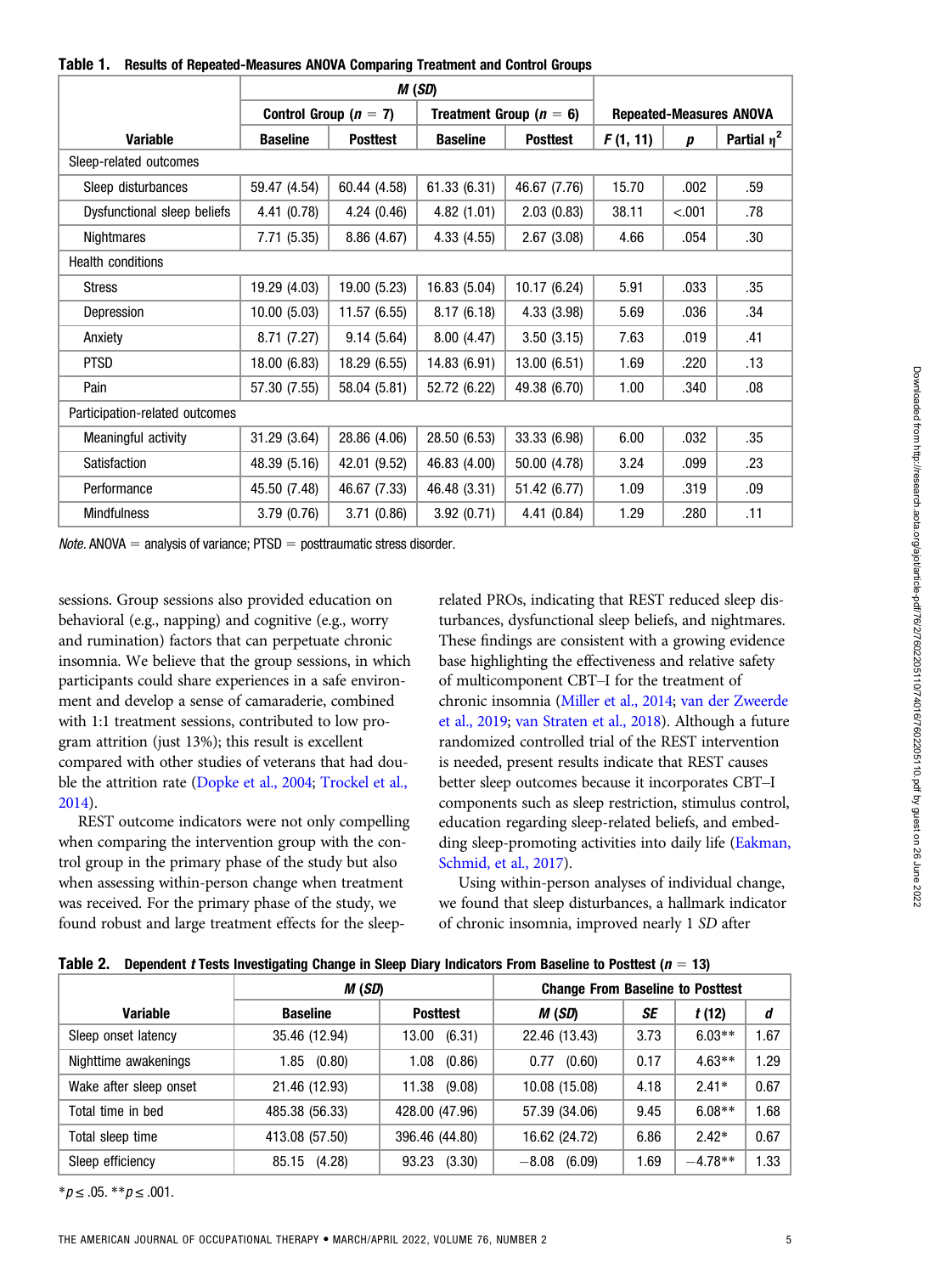<span id="page-5-0"></span>

| Dependent t Tests Investigating Change in Outcomes From Basel<br>Table 3. |                       |                         |                        | ine to Posttest and From Posttest to 3-Mo Follow-Up |                   |                             |      | Change in Outcomes |                                   |           |                  |
|---------------------------------------------------------------------------|-----------------------|-------------------------|------------------------|-----------------------------------------------------|-------------------|-----------------------------|------|--------------------|-----------------------------------|-----------|------------------|
|                                                                           |                       | Observed Values, M (SD) |                        |                                                     |                   | Baseline to Posttest $(n =$ | 13)  |                    | Posttest to 3-Mo Follow-Up $(n =$ | <u>์จ</u> |                  |
| Variable                                                                  | Baseline <sup>a</sup> | Posttest <sup>a</sup>   | Follow-Up <sup>b</sup> | N (SD)                                              | 55                | t(12)                       | ত    | M (SD)             | 55                                | t(11)     | ত                |
| Sleep-related outcomes                                                    |                       |                         |                        |                                                     |                   |                             |      |                    |                                   |           |                  |
| Sleep disturbances                                                        | 59.52 (5.34)          | 48.19 (7.02)            | (6.21)<br>50.54        | 11.33(8.13)                                         | 2.26              | $5.02***$                   | 1.39 | $-2.13(7.61)$      | 2.20                              | $-0.97$   | 0.28             |
| Dysfunctional beliefs                                                     | 4.51 (0.84)           | 2.15 (0.65)             | (1.04)<br>2.40         | 2.35 (0.99)                                         | 0.28              | $8.55***$                   | 2.37 | $-0.23(0.74)$      | 0.21                              | $-1.10$   | 0.32             |
| Nightmares                                                                | 6.69 (4.55)           | 3.38 (2.84)             | (3.25)<br>4.00         | 3.31 (3.61)                                         | 1,00              | $3.30**$                    | 0.92 | $-0.33(1.88)$      | 0.54                              | $-0.62$   | 0.18             |
| Health conditions                                                         |                       |                         |                        |                                                     |                   |                             |      |                    |                                   |           |                  |
| <b>Stress</b>                                                             | 18.23 (5.15)          | $(7.31)$ $(7.42)$       | (5.84)<br>15.50        | 4.92 (5.12)                                         | 142               | $3.47**$                    | 0.96 | $-1.92(5.57)$      | 1.61                              | $-1.19$   | 0.35             |
| Depression                                                                | 9.69(6.14)            | 5.69 (4.68)             | (3.87)<br>5.58         | 4.00 (4.81)                                         | 1.34              | $3.00*$                     | 0.83 | 0.58(1.93)         | 0.56                              | 1.05      | 0.31             |
| Anxiety                                                                   | 8.77 (5.23)           | 5.08 (3.86)             | (4.12)<br>5.92         | 3.69 (3.71)                                         | 1.03              | $3.59**$                    | 1.00 | $-0.42$ (2.71)     | 0.78                              | $-0.53$   | 0.16             |
| PTSD                                                                      | 16.23 (6.31)          | 13.69 (6.07)            | (3.47)<br>12.25        | 2.54 (4.58)                                         | 1.27              | 2.00                        | 0.56 | 1.92(3.15)         | <b>b.5</b>                        | 211       | 0.61             |
| Pain                                                                      | 55.62 (6.48)          | 53.83 (7.39)            | (7.31)<br>51.98        | 1.79 (7.86)                                         | 218               | 0.82                        | 0.23 | 2.12(3.54)         | 1.02                              | 2.07      | 0.60             |
| Participation-related outcomes                                            |                       |                         |                        |                                                     |                   |                             |      |                    |                                   |           |                  |
| Meaningful activity                                                       | 28.92 (4.91)          | 32.85 (5.21)            | (8.02)<br>30.17        | $-3.92(5.14)$                                       | 1.43              | $-2.75*$                    | 0.77 | 2.75 (6.43)        | 1.86                              | 1.48      | 0.43             |
| Satisfaction                                                              | 43.94 (7.24)          | 47.98 (5.52)            | (6.22)<br>47.05        | $-4.05(7.62)$                                       | $\overline{2.11}$ | $-1.92$                     | 0.53 | 1.20(5.68)         | 1.64                              | 0.73      | 0.21             |
| Performance                                                               | 48.26 (7.31)          | 50.12 (7.62)            | (5.33)<br>49.09        | $-1.86(6.74)$                                       | 1.87              | $-1.00$                     | 0.28 | 0.88 (5.36)        | 1.55                              | 0.57      | 0.17             |
| <b>Mindfulness</b>                                                        | 3.82(0.67)            | 4.27 (0.87)             | (0.92)<br>4.22         | $-0.45(0.70)$                                       | 0.19              | $-0.87*$                    | 0.64 | 0.09(0.81)         | 0.23                              | 0.38      | $\overline{0}$ . |
| Note. PTSD = posttraumatic stress disorder.                               |                       |                         |                        |                                                     |                   |                             |      |                    |                                   |           |                  |

aIndicates value for the 14 participants who took the baseline and posttest assessments. bIndicates value for the 12 participants who took the 3-mo follow-up. \*p≤.05. \*\*p≤.01. \*\*\*p≤.001.

THE AMERICAN JOURNAL OF OCCUPATIONAL THERAPY . MARCH/APRIL 2022, VOLUME 76, NUMBER 2 6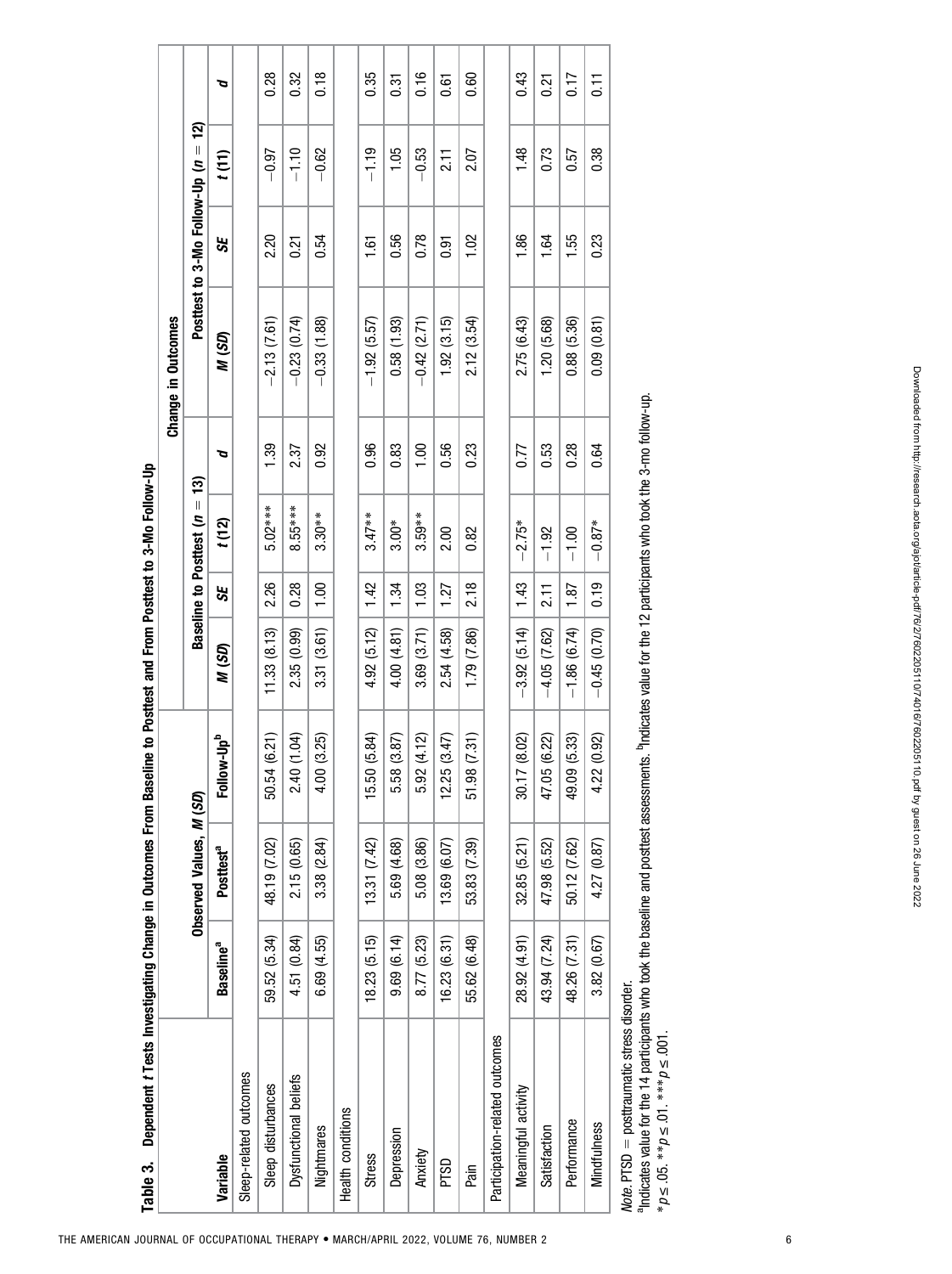REST. PROMIS sleep disturbance scores fell to the normal range immediately after intervention, and these benefits were maintained at 3-mo follow-up. Dysfunctional sleep beliefs (e.g., "If I am having difficulty falling asleep, I must try harder") demonstrated the largest reductions, reflecting the relevance of behavioral and cognitive factors to primary insomnia. That is, inaccurate beliefs about sleep may lead to insomnia-perpetuating behaviors, such as napping, or to a sense of worry regarding difficulties with sleeping or concerns about impaired daytime functioning, which can increase cognitive arousal and thereby make falling asleep more difficult. Nightmares, which are commonly associated with chronic insomnia among veterans [\(Harvey et al., 2003](#page-8-0)), also decreased substantially. We found a medium effect size for the reduction of PTSD-related sleep disturbances, indicating that the REST intervention may improve nightmares, nighttime terrors, anxiety, and panic among veterans with PTSD.

Sleep diary parameters demonstrated large to very large improvements pre- to posttest, although they were only available for the all-treated analysis (i.e., assessment of within-person change). Sleep efficiency, an indicator of sleep quality, was substantially improved, from 85% to 93% on average. Reductions in sleep onset latency, nighttime awakenings, and wake after sleep onset indicate the efficacy of the REST intervention.

Chronic insomnia among post-9/11 veterans is commonly accompanied by mental health challenges [\(Jenkins et al., 2015\)](#page-8-0). In this study, stress, depression, and anxiety symptoms demonstrated moderate to large improvements that were associated with significantly better sleep. This finding is consistent with growing evidence that multicomponent CBT–I interventions improve sleep and likely contribute to improvements in mental health ([Karlin et al., 2013](#page-8-0)). Notably, the mental health gains achieved at the end of REST were maintained at 3-mo follow-up, indicating the impact and durability of the intervention ([van](#page-8-0) [der Zweerde et al., 2019\)](#page-8-0). Symptoms of PTSD and pain interference decreased pre- to posttest but were not significantly different. It is interesting to note that in [Table 3,](#page-5-0) a clear trend of improvement occurs in PTSD and pain interference at 3-mo follow-up. This finding may indicate a positive, although delayed, effect of REST via improved sleep quality for these two health conditions.

Participation-related outcomes are typically not addressed in studies of CBT–I; therefore, the present findings are important to advancing understanding of sleep and participation. Meaningful activity was the only participation-related PRO demonstrating a treatment effect in response to the REST intervention in both the primary phase of the study and the assessment of within-person change. Meaningful activity, as assessed by the Engagement in Meaningful Activities Survey [\(Eakman, 2012\)](#page-7-0), taps into positive experiences

of meaning and value such as belonging, helping, competence, autonomy, pleasure, and satisfaction associated with day-to-day activities. A likely effect of REST on participation involved adopting changes to evening and morning sleep preparation routines ([Eak](#page-7-0)[man, Rolle, & Henry, 2017](#page-7-0); [Eakman, Schmid, et al.,](#page-7-0) [2017](#page-7-0); [Manber & Carney, 2015](#page-8-0)).

Participants were encouraged to adopt evening routines that helped them to wind down; for example, morning routines served as cues or zeitgebers, such as eating, showering, dressing, and socializing, to promote entrainment of the circadian system [\(Monk,](#page-8-0) [2010](#page-8-0)). Group occupational therapy sessions addressed incorporating meaningful activities within participants' daily routines. One-on-one occupational therapy sessions included time management support to ensure that sleep-promoting activities fit within participants' daily lives. We surmise that improved activity routines led to healthy sleep and that healthy sleep enabled improved occupational performance, thereby resulting in greater meaningful activity experiences.

Mindfulness was the only remaining participationrelated PRO demonstrating an effect from REST. Participants engaged in approximately 5 min of a mindfulness practice, including seated yoga, in the seven weekly REST group sessions. We did not assess daily mindfulness practice, so we are uncertain whether these practices were embedded in participants' daily practices. Indicators of social role satisfaction and performance showed improvement in response to REST, although these changes were not statistically significant.

## Limitations and Directions for Research

We did not use random assignment to condition, and findings from the primary phase of the study should be evaluated in that light. The occupational therapy interveners (Aaron M. Eakman and Natalie R. Rolle) were authors of this study and were aware of the study hypotheses. In addition, although sample size was enough to detect clinically significant effects from the REST intervention, participant characteristics were rather homogeneous (e.g., post-9/11 veterans who were undergraduate college students); therefore, our results may not generalize well to populations with more diverse characteristics. Nonetheless, a strong evidence base supports the effectiveness of multicomponent CBT–I for the treatment of chronic insomnia. Future study is needed in occupational therapy to test sleep-promoting interventions and to promote the use of effective treatments in clinical practice.

Occupational therapy practitioners address occupational performance challenges of diverse populations, and future research should seek to capture the role that sleep and sleep promotion serve in maximizing participation, health, and well-being. Research is also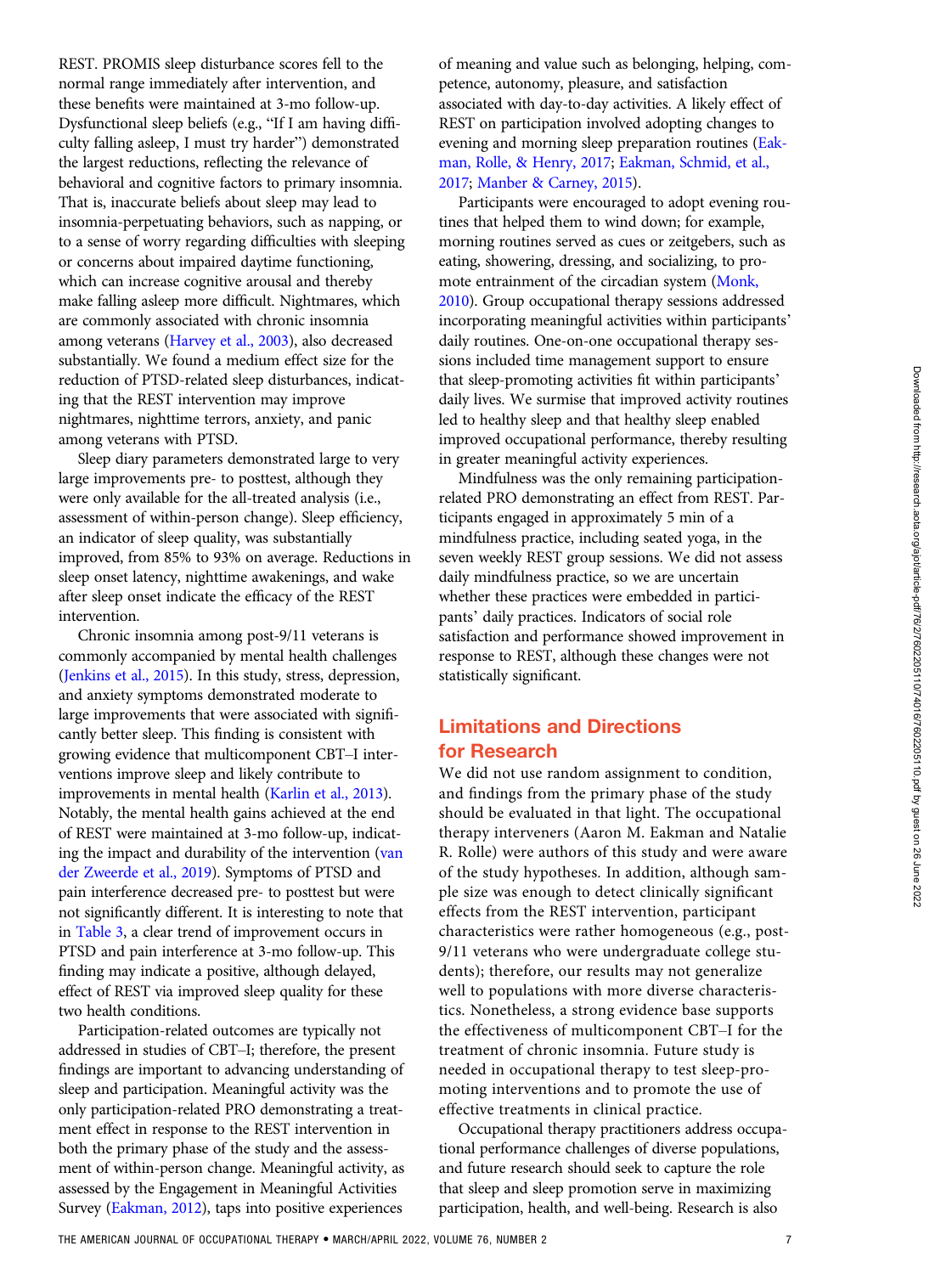<span id="page-7-0"></span>needed to explore the personal and cultural significance of sleep-related practices and beliefs so that inclusive and culturally sensitive interventions can be created [\(Leive & Morrison, 2020\)](#page-8-0).

# Implications for Occupational Therapy Practice

The results of this study have the following implications for occupational therapy practice:

- Occupational therapy practitioners with advanced training in multicomponent CBT–I are needed to fill a service provision gap and to assist people with chronic insomnia.
- CBT–I and its components, such as sleep restriction, stimulus control, and mindfulness practices, should be adopted as aspects of occupational therapy education and practice to augment sleep preparation and to promote sleep participation.

## **Conclusion**

The REST intervention was safe and effective in reducing sleep disturbances and improving mental health and participation outcomes among post-9/ 11 veterans attending college. Occupational therapy practitioners with advanced training in CBT–I can fill a substantial service-provision gap and reduce sleep disturbances in this population. Notably, REST participants demonstrated reduced sleep- and health-related problems, and these benefits were sustained 3 mo posttreatment. Meaningful activity and mindfulness were positively affected through the REST intervention, highlighting the interrelated nature of sleep quality and meaningful participation in daily activities.  $\bigoplus$ 

## Acknowledgments

This study was funded by the Wounded Warrior Project and Dennis Repp. We extend our gratitude for supporting the implementation and reporting of this project to Margit Hentschel, Donn Posner, Mark Petrun, David Fohrman, Shannon Lavey, Craig Spooner, Erica Billingsley, Michelle Sutherland, Christine Pott, Joshua Burns, and Catherine Schelly.

## **References**

- American Occupational Therapy Association. (2020). Occupational therapy practice framework: Domain and process (4th ed.). American Journal of Occupational Therapy, 74(Suppl. 2), 7412410010. [https://](https://doi.org.10.5014/ajot.2020.74S2001) [doi.org.10.5014/ajot.2020.74S2001](https://doi.org.10.5014/ajot.2020.74S2001)
- Bootzin, R. R., & Manber, R. (2013). Future outlook of nonpharmacological treatments for insomnia in adults: Clinical trial progress. Clinical Investigation, 3, 1005–1008. <https://doi.org/10.4155/CLI.13.95>
- Brown, K. W., & Ryan, R. M. (2003). The benefits of being present: Mindfulness and its role in psychological well-being. Journal of Personality and Social Psychology, 84, 822–848. [https://doi.org/](https://doi.org/10.1037/0022-3514.84.4.822) [10.1037/0022-3514.84.4.822](https://doi.org/10.1037/0022-3514.84.4.822)
- Carney, C. E., & Manber, R. (2009). Quiet your mind and get to sleep: Solutions to insomnia for those with depression, anxiety, or chronic pain. New Harbinger Publications.
- Cella, D., Riley, W., Stone, A., Rothrock, N., Reeve, B., Yount, S., . . . Hays, R. (2010). The Patient-Reported Outcomes Measurement Information System (PROMIS) developed and tested its first wave of adult self-reported health outcome item banks: 2005–2008. Journal of Clinical Epidemiology, 63, 1179–1194. [https://doi.org/10.1016/j.](https://doi.org/10.1016/j.jclinepi.2010.04.011) [jclinepi.2010.04.011](https://doi.org/10.1016/j.jclinepi.2010.04.011)
- Cohen, S., Kamarck, T., & Mermelstein, R. (1983). A global measure of perceived stress. Journal of Health and Social Behavior, 24, 385–396. <https://doi.org/10.2307/2136404>
- Dopke, C. A., Lehner, R. K., & Wells, A. M. (2004). Cognitive–behavioral group therapy for insomnia in individuals with serious mental illnesses: A preliminary evaluation. Psychiatric Rehabilitation Journal, 27, 235–242. <https://doi.org/10.2975/27.2004.235.242>
- Eakman, A. M. (2012). Measurement characteristics of the Engagement in Meaningful Activities Survey in an age-diverse sample. American Journal of Occupational Therapy, 66, e20–e29. [https://doi.org/](https://doi.org/10.5014/ajot.2012.001867) [10.5014/ajot.2012.001867](https://doi.org/10.5014/ajot.2012.001867)
- Eakman, A. M., Rolle, N. R., & Henry, K. L. (2017). Occupational therapist delivered cognitive behavioral therapy for insomnia to post-9/11 veterans in college: A wait list control pilot study. Sleep, 40(Suppl. 1), A140–A141. <https://doi.org/10.1093/sleepj/zsx050.377>
- Eakman, A. M., Schmid, A. A., Henry, K. L., Rolle, N. R., Schelly, C., Pott, C. E., & Burns, J. E. (2017). Restoring Effective Sleep Tranquility (REST): A feasibility and pilot study. British Journal of Occupational Therapy, 80, 350–360. [https://doi.org/10.1177/](https://doi.org/10.1177/0308022617691538) [0308022617691538](https://doi.org/10.1177/0308022617691538)
- Edinger, J. D., Arnedt, J. T., Bertisch, S. M., Carney, C. E., Harrington, J. J., Lichstein, K. L., . . . Martin, J. L. (2021). Behavioral and psychological treatments for chronic insomnia disorder in adults: An American Academy of Sleep Medicine clinical practice guideline. Journal of Clinical Sleep Medicine, 17, 255–262. [https://doi.org/](https://doi.org/10.5664/jcsm.8986) [10.5664/jcsm.8986](https://doi.org/10.5664/jcsm.8986)
- Edinger, J. D., Wohlgemuth, W. K., Radtke, R. A., Marsh, G. R., & Quillian, R. E. (2001). Cognitive behavioral therapy for treatment of chronic primary insomnia: A randomized controlled trial. JAMA, 285, 1856–1864. <https://doi.org/10.1001/jama.285.14.1856>
- Espie, C. A., Inglis, S. J., Harvey, L., & Tessier, S. (2000). Insomniacs' attributions: Psychometric properties of the Dysfunctional Beliefs and Attitudes about Sleep Scale and the Sleep Disturbance Questionnaire. Journal of Psychosomatic Research, 48, 141-148. [https://doi.org/](https://doi.org/10.1016/S0022-3999(99)00090-2) [10.1016/S0022-3999\(99\)00090-2](https://doi.org/10.1016/S0022-3999(99)00090-2)
- Geiger-Brown, J. M., Rogers, V. E., Liu, W., Ludeman, E. M., Downton, K. D., & Diaz-Abad, M. (2015). Cognitive behavioral therapy in persons with comorbid insomnia: A meta-analysis. Sleep Medicine Reviews, 23, 54–67. <https://doi.org/10.1016/j.smrv.2014.11.007>
- Germain, A., Hall, M., Krakow, B., Katherine Shear, M., & Buysse, D. J. (2005). A brief sleep scale for posttraumatic stress disorder: Pittsburgh Sleep Quality Index Addendum for PTSD. Journal of Anxiety Disorders, 19, 233–244. [https://doi.org/10.1016/j.](https://doi.org/10.1016/j.janxdis.2004.02.001) [janxdis.2004.02.001](https://doi.org/10.1016/j.janxdis.2004.02.001)
- Goldberg, B., Brintnell, E. S., & Goldberg, J. (2002). The relationship between engagement in meaningful activities and quality of life in persons disabled by mental illness. Occupational Therapy in Mental Health, 18, 17–44. [https://doi.org/10.1300/J004v18n02\\_03](https://doi.org/10.1300/J004v18n02_03)
- Hahn, E. A., Devellis, R. F., Bode, R. K., Garcia, S. F., Castel, L. D., Eisen, S. V., . . . Cella, D.; PROMIS Cooperative Group. (2010). Measuring social health in the Patient-Reported Outcomes Measurement Information System (PROMIS): Item bank development and testing. Quality of Life Research, 19, 1035–1044. [https://doi.org/10.1007/](https://doi.org/10.1007/s11136-010-9654-0) [s11136-010-9654-0](https://doi.org/10.1007/s11136-010-9654-0)
- Harvey, A. G., & Buysse, D. J. (2018). Treating sleep problems. Guilford Press.